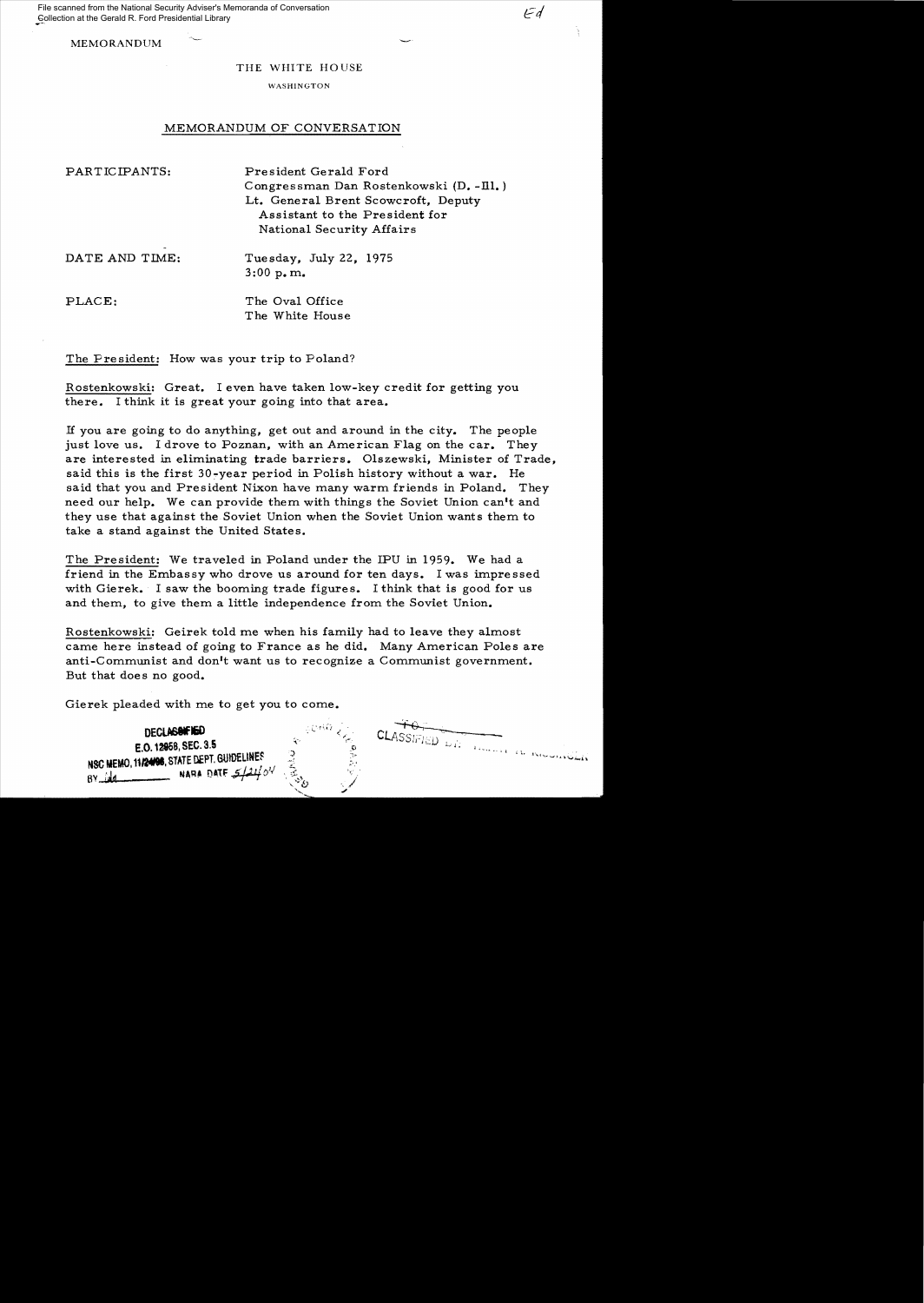The President: We are going to Warsaw Monday, and on Tuesday to Krakow.

Rostenkowski: Krakow is really the beautiful section of the country.

The President: We stayed in the old Delux Hotel. It was ten years after the war. We were welcome then, but I am sure things have changed dramatically.

Rostenkowski: It you had 15 minutes for a film. They rebuilt the old section of Warsaw. Their feeling of identity is unbelievable.

The President: The big building the Soviet Union built was the newest building when I was there. The Poles didn't like it; they made fun of it.

I saw Mayor Daley in Chicago and had a drink with him. I think we have a good working relationship.

Rostenkowski: He is a good guy. Nixon supported him and Daley didn't forget it.

The President: Can you help me on the Turkish thing?

Rostenkowski: I don't think I can get more than two with me.

The President: I wouldn't do anything to hurt the Greeks. This is important not only to the Turks but the Greeks.

Rostenkowski: What I hear is, "We believe the President but can you trust Kissinger?" Everyone thinks he is so dominant, but at that breakfast there was no doubt who was in charge.

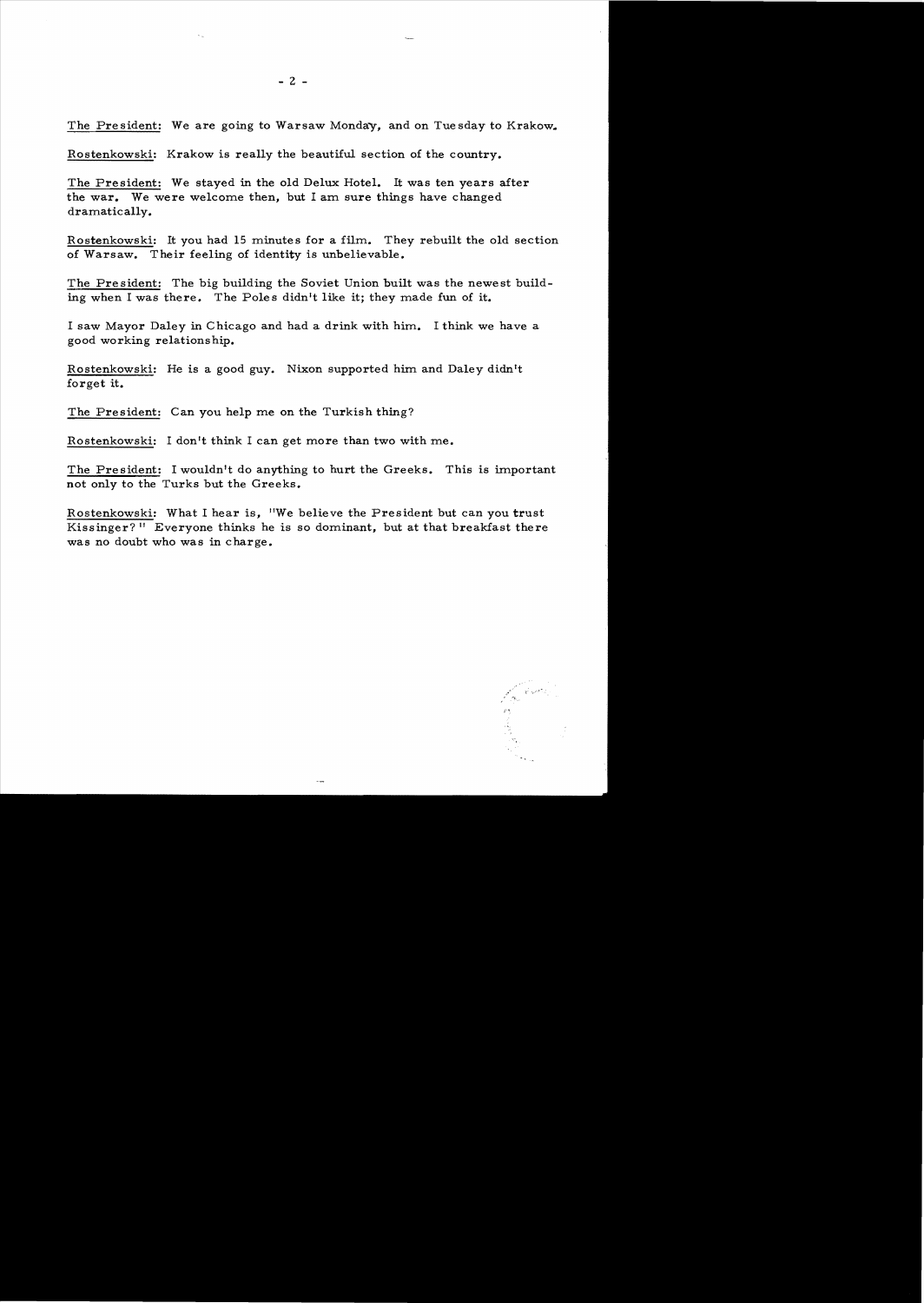- The south mind of water P/Carg. Rosturismoki Pth Amor was you trip to detroit R Great, deven hive token low her quelet for juthy mper there . I think it is great you join int that area. Hyaman quinquite des ones print fait and morning to Poquem, espan Am plagancear. They entire ted in clans trade louriss. Obsquarte-Unin Trader suid this is, It so you period in Mole proteça/o a vous. He sind jou + 11 débiens an very frenchy - they were being, we can provide the wil thing SUC and + they use that agmost = SU metal when SU work them a Tobe Fland a gamet US We tranked in Poland and IPU in 59(!). We had a friend in unbong who chose us anni for 10 days. Invas impressel n/Cristiens France bourning trade fugires. I think that is great  $\zeta$   $\cup$   $\cdot$ R Creich Il me about the family all to leave they almost comme hur motard paper to Fince as he did. Unony US follo are anti-emot + lost count no to recon Count gart. But that to does my good.<br>Cristen pleasant w/ me to got you to usual P We going to Winson harding to This to Known. Kinhow is really a Countiful section.  $\not\!\!\!K$ We stayed in ald delay hotel, It was 10 yes after a  $\rho_{\parallel}$ war. De core men welcome them, but Is things have elimined discursionally. Spagner had 15 min offer a film. They returned so unbilimada P. The big buildy's SU hult was a woment hold,<br>when Dura there Poles debut beheve, they would fen  $\pi$ **DECLASSIFIED** E.O. 12958, SEC. 3.5 NSC MEMO, 11/24/98, STATE DEPT. GUIDELINES  $8Y$  by  $\frac{1}{2}$